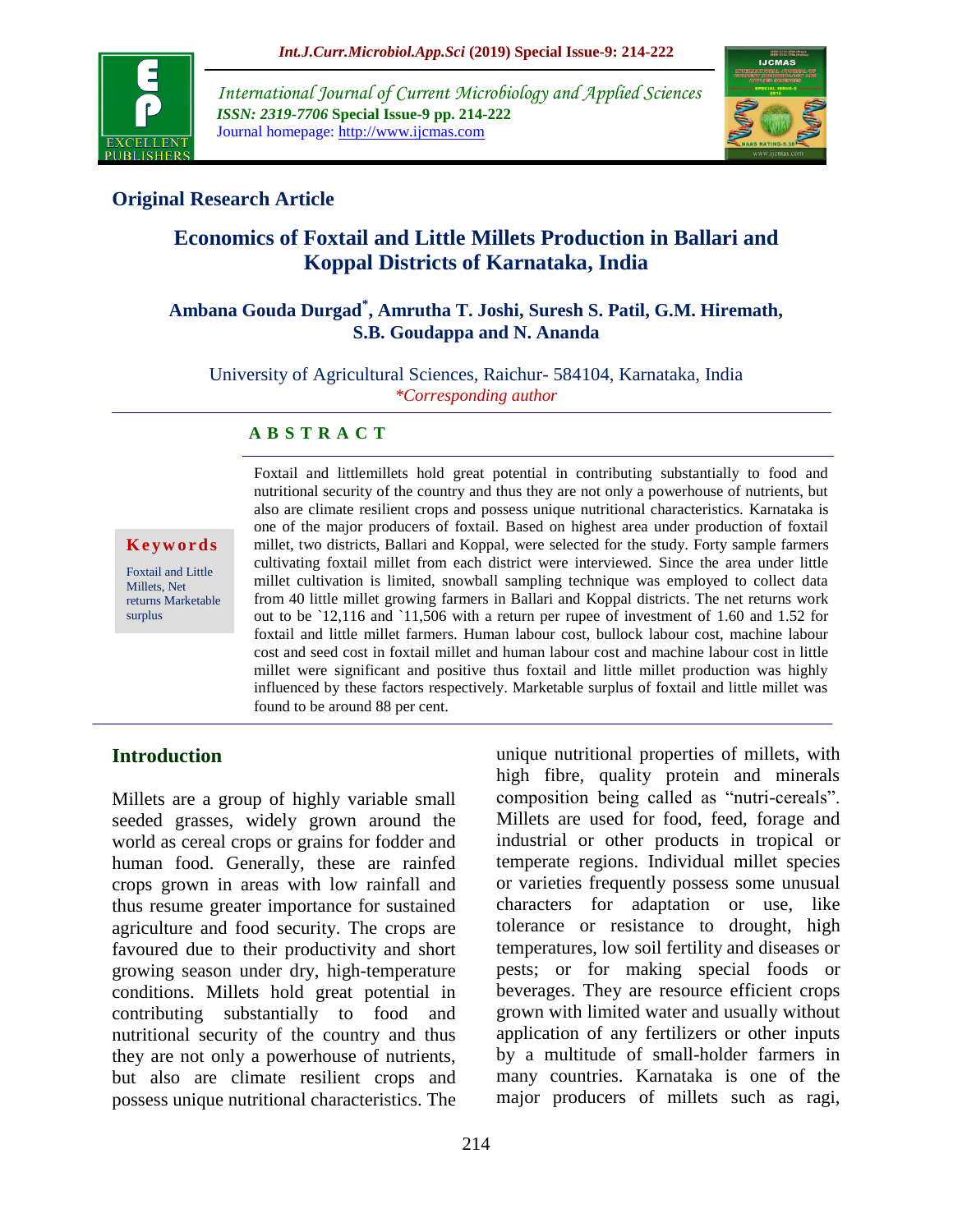jowar, bajra, foxtail with an area of 20,038 ha, production of 10,906 tonnes and a productivity of 573 kg/ha and little millet with an area of 14425 ha, production of 14,132 tonnes and at a productivity of 1031 kg/ha(Anon, 2018a).Farmers in Karnataka have doubled acreage to around 40,000 hectares under minor millets majorly for foxtail because of promotions in relation to foxtail nutritional value and its comparatively higher yield than other millets (Anon. 2018b).Millets are now emerging need for alternating meal, fill the gap in the absence of essential nutrients. Since NEK is leading producer of foxtail millet (*Navane*) and now area under little millet (*saame*) is also increasing in the study area.

#### **Materials and Methods**

The primary data were collected from millet producing farmers regarding production cost, which includes labour cost and material costs. The relevant information on other aspects like fixed assets, land use, cropping pattern, yields and returns, quantity sold, price realized and the constraints faced by respondents in production and marketing were also collected from respondents. Based on highest area under production of foxtail millet, two districts, Ballari and Koppal, were selected. Basedon area under cultivation Hagaribommanahalli and Siruguppa taluk were selected from Ballari district and Yelburga and Koppal taluk from Koppal district. Foxtail millet farmers were interviewed using pre tasted questionnaires. Forty sample farmers cultivating foxtail millet from each district were interviewed. Since the area under little millet cultivation is limited, snowball sampling technique was employed to collect data from little millet growing farmers in Ballari and Koppal districts. A total of 40 little millet cultivating farmers were interviewed. Production function analysis is used in the present study to analyse the resource productivity and

resource use efficiency. Tabular method was employed to compile the cost and returns of foxtail millet and little millet cultivation and marketed surplus.

### **Results and Discussion**

#### **Cost and returns of foxtail millet cultivation**

The costs incurred in the cultivation of foxtail millet and returns obtained are presented in Table 1. The findings of the study clearly showed that the per hectare variable cost of foxtail millet was  $\bar{x}$ 13,281/ha. The major variable cost constituted bullock labour (12.69%) followed by chemical fertilizers (10.51%), FYM (9.86%), men labour (9.74%), machine labour (7.38%), women labour (6.11%), interest on working capital (4.91%), seed cost (2.60%) and PPC (2.43%) and the variable cost in foxtail millet cultivation was 66.23 per cent of total cost.

The fixed cost for foxtail millet was `6,774/ which constituted 33.78 per cent of total cost of cultivation in foxtail millet.

The per hectare average yield obtained by farmers was 12.05 quintals in case of foxtail millet and the farmers had realized an average price of `2,619 per quintal. The per hectare with a total gross returns obtained by foxtail millet growers was `32,658. The net returns work out to be `12,116. The cost of production per quintal was `1,664. Thus the return per rupee of investment was worked out to be 1.60.

The cost of cultivation of foxtail millet was worked out and major share was of variable cost which included labour cost and material input cost. In material input cost, FYM and fertilizer had a major share and the expenditure on plant protection chemicals was very less since foxtail millet is a hardy crop. Fixed cost incurred was one third of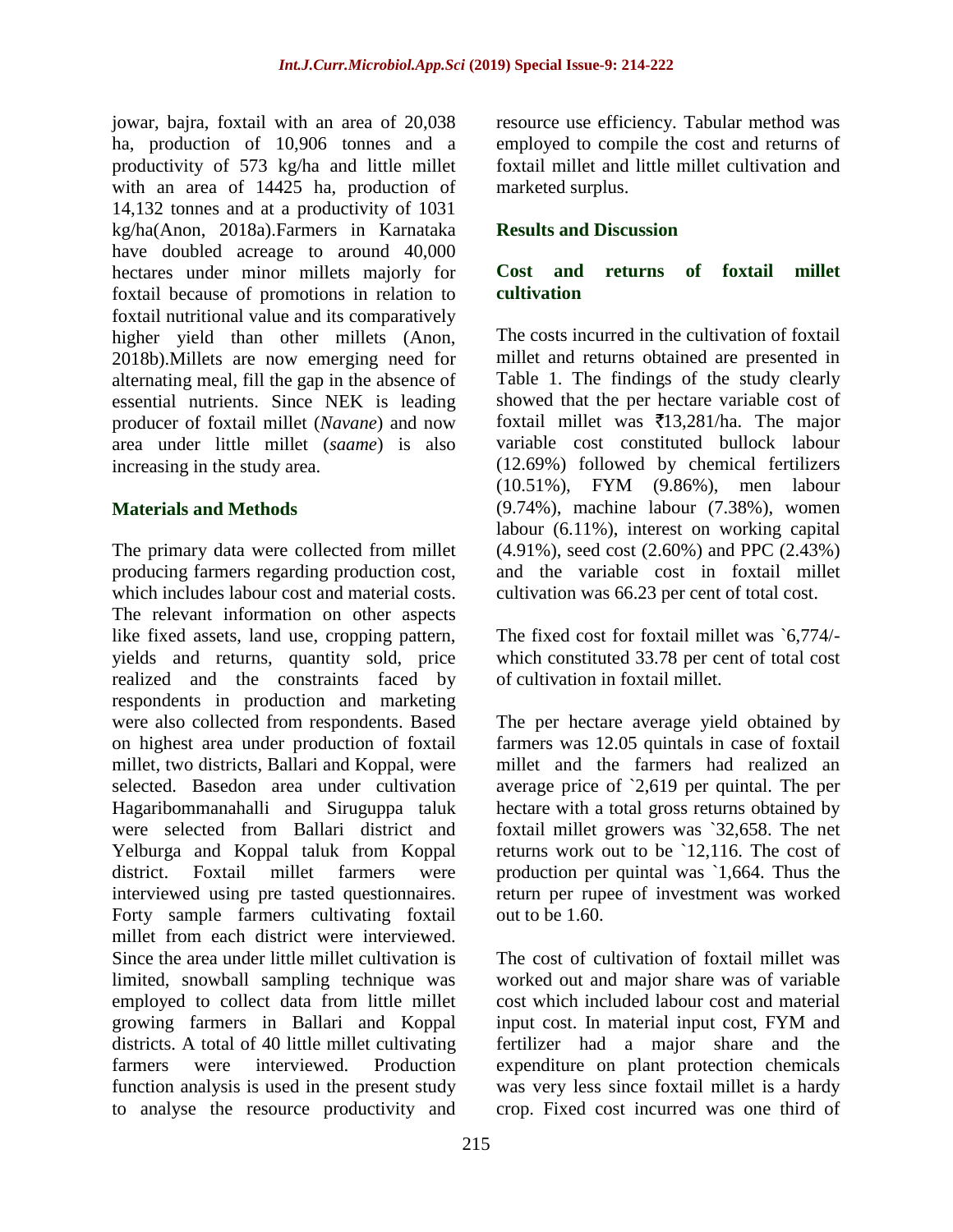total cost in which land rent had a major share, since foxtail millet is dry land crop and doesn't require much of investment.

It could be observed that the cost of cultivation was less because this is cultivated in dry land and requires minimum inputs like fertilizer and FYM. Accordingly the cost of cultivation is worked out and foxtail millet is profitable in the study area with returns per rupee of investment ratio of 1.60 these results are in confirming with the results of Kusuma (2011) and Alagodi (2013).

#### **Cost and returns of little millet cultivation**

The costs incurred in the cultivation of little millet and returns obtained are presented in Table 2. The findings of the study clearly showed that the per hectare variable cost of little millet was `15,031/ha. The major variable cost constituted bullock labour (15.38%) followed by chemical fertilizers (10.50%), FYM (9.70%), men labour (8.71%), machine labour (7.14%), women labour (5.19%), interest on working capital (5.00%), seed cost (3.16%) and PPC (2.69%) and the variable cost in little millet cultivation was 67.47 per cent of total cost. The fixed cost for little millet was `7,247/ which constituted 32.53 per cent of total cost of cultivation in little millet.

The per hectare average yield obtained by farmers was 10.65 quintals in case of littlemillet and the farmers had realized an average price of `3,107 per quintal. The per hectare with a total gross returns obtained by little millet growers was `33,784. The net returns work out to be `11,506. The cost of production per quintal was `2,092. Thus the return per rupee of investment was worked out to be 1.52.

The cost of cultivation of little millet worked out and major share was of variable cost which included labour cost and material input cost. In material input cost on FYM and fertilizer had a major share and the expenditure on plant protection chemicals had was very less since little millet is a hardy crop. Fixed cost incurred one third of total cost in which land rent had a major share, since little millet is dry land crop and doesn't require much of investment. Similar types of findings were observed by Naik *et al*., (2013) and Alagodi (2013). Results of Kumar *et al.,* (2013) in cost of cultivation as well as in returns per investment in little millet was very less when compared to study results but returns per of rupee investment was found to be similar and profitable.

### **Resource use efficiency of foxtail millet and little millet**

The main aim of any production unit is the better co-ordination and utilization of various resources to realize the greater return. An attempt was made to analyse the productivity of various resources in production of millets. The analysis was done separately for the cultivation of foxtail millet and little millet.

The cobb-douglas type of production function was fitted to the farmers data by taking gross returns as dependent variable and various production input expenses like human labour  $cost(X^1)$ , Bullock labour cost( $X^2$ ), Machine labour cost( $X^3$ ), seed cost( $X^4$ ) and fertilizers cost  $(X^5)$  as independent variables.

#### **Production function estimates in foxtail and little millet cultivation**

The details of production function estimates in foxtail and little millet cultivation are presented in Table 3 As indicated in the table, the coefficient of determination  $(R^2)$  was 0.97 and 0.95 which indicated that the variables in the function had explained 97 and 95 per cent of variation in output of both foxtail and little millet, respectively.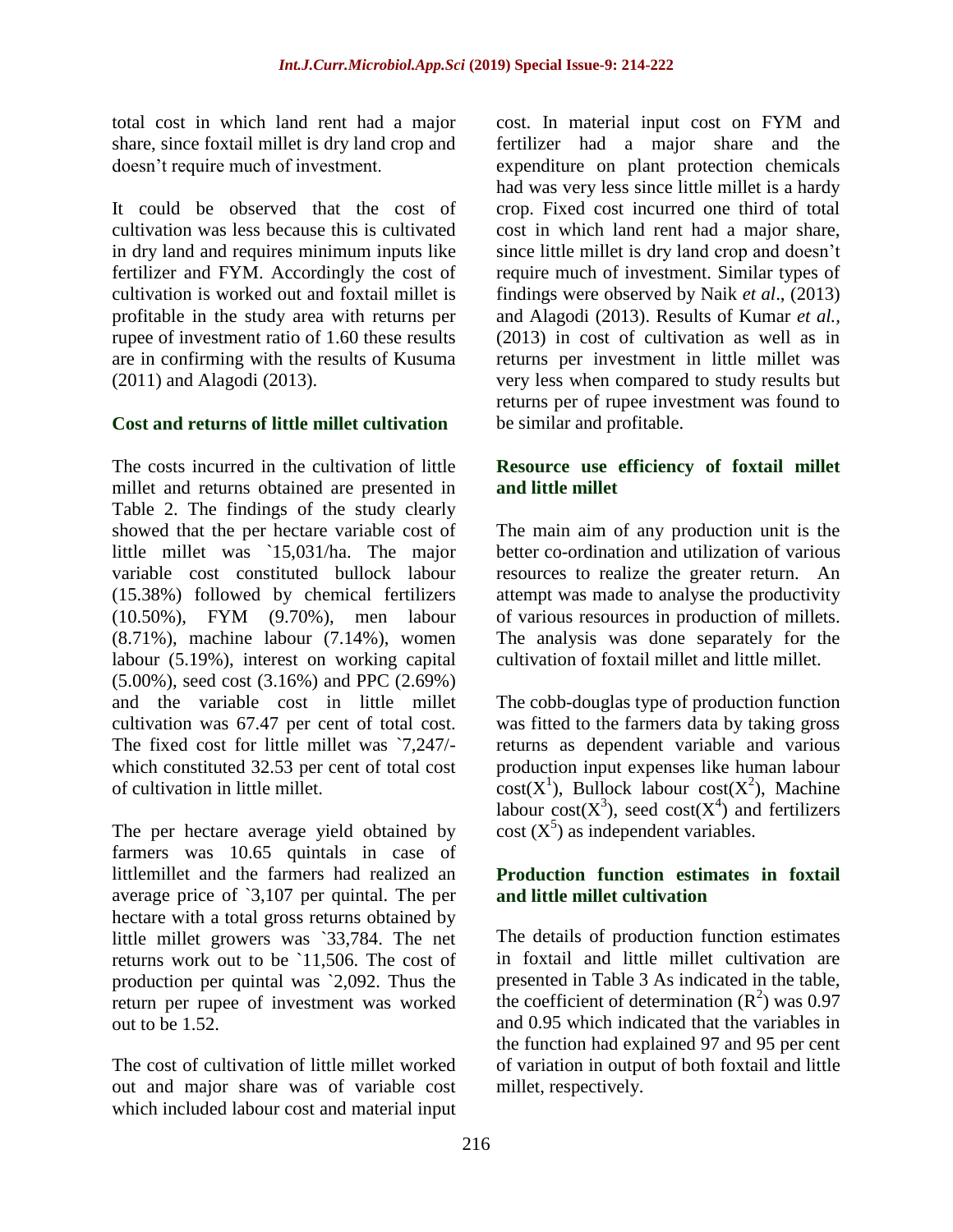|                |                                                                       |                                 | $(2)$ ha) |  |
|----------------|-----------------------------------------------------------------------|---------------------------------|-----------|--|
| Sl. No.        | <b>Particulars</b>                                                    | Value $(\overline{\mathbf{z}})$ | Per cent  |  |
| I              | Variable cost                                                         |                                 |           |  |
| $\mathbf{1}$   | <b>Material input cost</b>                                            |                                 |           |  |
| A              | Seed                                                                  | 522                             | 2.60      |  |
| B              | <b>FYM</b>                                                            | 1977                            | 9.86      |  |
| $\mathbf C$    | Chemical fertilizer                                                   | 2107                            | 10.51     |  |
| D              | Plant protection chemicals                                            | 487                             | 2.43      |  |
| $\overline{2}$ | Labour cost                                                           |                                 |           |  |
| E              | Men labour                                                            | 1953                            | 9.74      |  |
| $\mathbf F$    | Women labour                                                          | 1226                            | 6.11      |  |
| G              | <b>Bullock labour</b>                                                 | 2545                            | 12.69     |  |
| H              | Machine labour                                                        | 1480                            | 7.38      |  |
| 3              | Interest on working capital @8%                                       | 984                             | 4.91      |  |
|                | <b>Total variable cost</b>                                            | 13281                           | 66.23     |  |
| $\mathbf{I}$   | <b>Fixed cost</b>                                                     |                                 | 0.00      |  |
| A              | Land revenue                                                          | 21                              | 0.10      |  |
| B              | Depreciation                                                          | 1568                            | 7.82      |  |
| $\mathbf C$    | Rental value of land                                                  | 4569                            | 22.79     |  |
| D              | Interest on fixed capital @10%                                        | 616                             | 3.07      |  |
|                | <b>Total fixed cost</b>                                               | 6774                            | 33.78     |  |
| III            | Total cost of cultivation (I+II)                                      | 20055                           | 100.00    |  |
| IV             | <b>Returns</b>                                                        |                                 |           |  |
| $\mathbf{A}$   | Main product (q)                                                      | 12.05                           |           |  |
| B              | By product (tonne)                                                    | 4.22                            |           |  |
| $\mathbf C$    | Price of main product $(\overline{\zeta}/q)$                          | 2619                            |           |  |
| $\mathbf D$    | Price of by product $(\overline{\mathbf{\overline{z}}}/\text{tonne})$ | 145                             |           |  |
| G              | <b>Gross returns</b>                                                  | 32171                           |           |  |
| H              | Net returns                                                           | 12116                           |           |  |
| $\mathbf I$    | Cost of production per quintal                                        | 1664                            |           |  |
| ${\bf J}$      | Returns per rupee of investment                                       | 1.60                            |           |  |

## **Table.1** Cost and returns structure of foxtail millet cultivation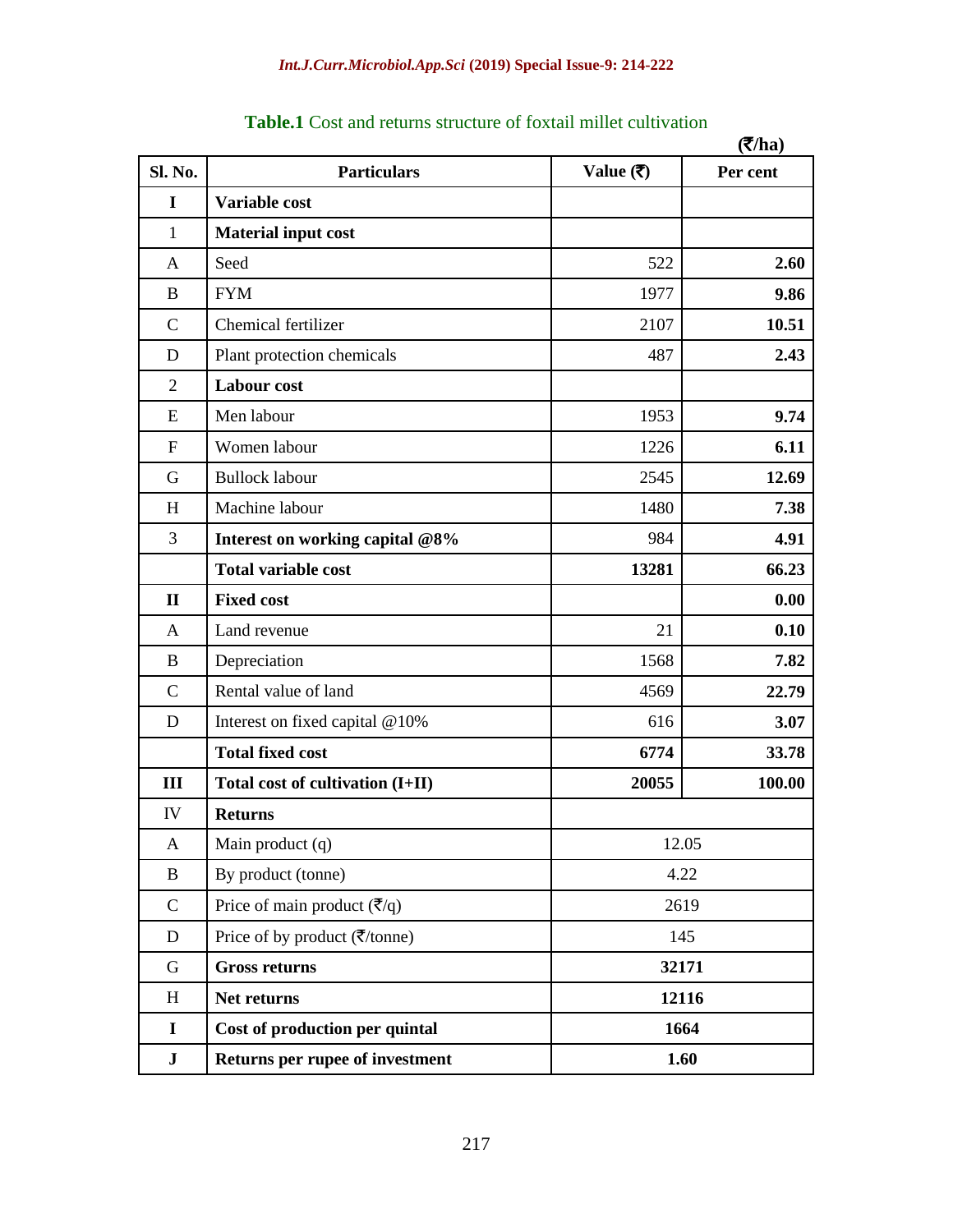|                |                                                       |                                 | (7/ha)   |
|----------------|-------------------------------------------------------|---------------------------------|----------|
| Sl. No.        | <b>Particulars</b>                                    | Value $(\overline{\mathbf{z}})$ | Per cent |
| I              | Variable cost                                         |                                 |          |
| $\mathbf{1}$   | <b>Material input cost</b>                            |                                 |          |
| A              | Seed                                                  | 703                             | 3.16     |
| B              | <b>FYM</b>                                            | 2162                            | 9.70     |
| $\mathbf C$    | Chemical fertilizer                                   | 2340                            | 10.50    |
| D              | Plant protection chemicals                            | 600                             | 2.69     |
| $\overline{2}$ | Labour cost                                           |                                 | 0.00     |
| e              | Men labour                                            | 1940                            | 8.71     |
| $\mathbf f$    | Women labour                                          | 1156                            | 5.19     |
| g              | <b>Bullock labour</b>                                 | 3427                            | 15.38    |
| $\mathbf h$    | Machine labour                                        | 1590                            | 7.14     |
| 3              | Interest on working capital @ 8%                      | 1113                            | 5.00     |
|                | <b>Total variable cost</b>                            | 15031                           | 67.47    |
| $\mathbf{I}$   | <b>Fixed cost</b>                                     |                                 | 0.00     |
| a              | Land revenue                                          | 26                              | 0.12     |
| $\mathbf b$    | Depreciation                                          | 1662                            | 7.46     |
| $\mathbf c$    | Rental value of land                                  | 4900                            | 21.99    |
| d              | Interest on fixed capital @10%                        | 659                             | 2.96     |
|                | <b>Total fixed cost</b>                               | 7247                            | 32.53    |
| Ш              | Total cost of cultivation (I+II)                      | 22278                           | 100.00   |
| IV             | <b>Returns</b>                                        |                                 |          |
| a              | Main product (q)                                      | 10.65                           |          |
| $\mathbf b$    | By product (tonne)                                    | $2.4\,$                         |          |
| $\mathbf{C}$   | Price of main product $(\overline{\zeta}/q)$          | 3107                            |          |
| $\mathbf d$    | Price of by product $(\overline{\zeta}/\text{tonne})$ | 289                             |          |
| g              | <b>Gross returns</b>                                  | 33784                           |          |
| $\mathbf h$    | Net returns                                           | 11506                           |          |
| $\mathbf{i}$   | Cost of production per quintal                        | 2092                            |          |
| ${\bf j}$      | Returns per rupee of investment                       | 1.52                            |          |

| <b>Table.2</b> Cost and returns structure of little millet cultivation |  |  |  |  |  |
|------------------------------------------------------------------------|--|--|--|--|--|
|------------------------------------------------------------------------|--|--|--|--|--|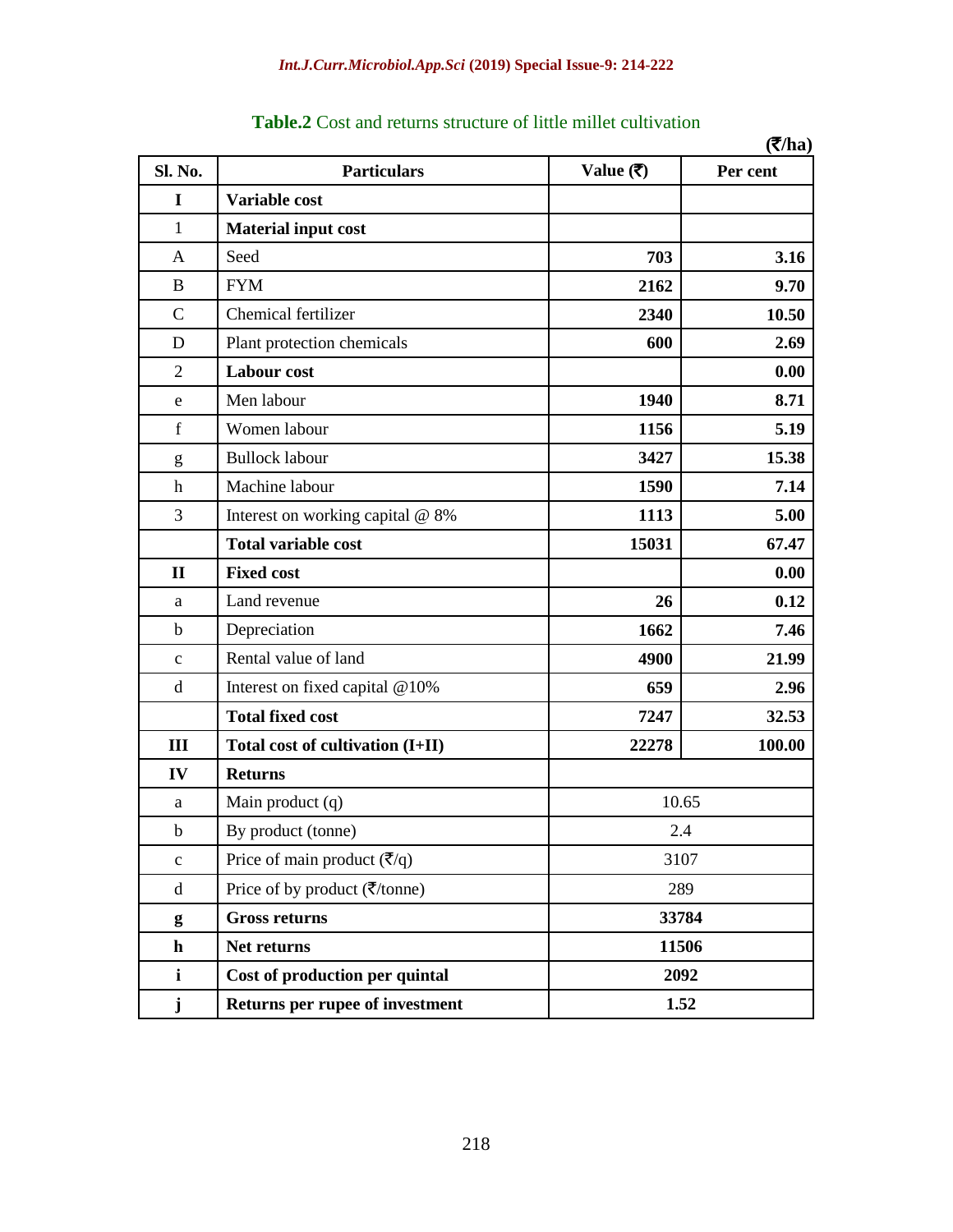| Table.3 Resource use efficiency of foxtail and little millets |  |  |  |
|---------------------------------------------------------------|--|--|--|
|---------------------------------------------------------------|--|--|--|

|                |                                       |                   |                                   |        |                           | (Per hectare) |  |
|----------------|---------------------------------------|-------------------|-----------------------------------|--------|---------------------------|---------------|--|
| <b>Sl. No.</b> | <b>Variables</b>                      | <b>Parameters</b> | <b>Foxtail millet</b><br>$(n=80)$ |        | Little millet<br>$(n=40)$ |               |  |
|                |                                       |                   | <b>Coefficients</b>               | t Stat | <b>Coefficients</b>       | t Stat        |  |
| $\mathbf{1}$   | Intercept                             | a                 | 7.0874**<br>(0.1998)              | 37.47  | 8.3030**<br>(0.5607)      | 14.80         |  |
| 2              | Human labour cost                     | $X_1$             | $0.2122**$<br>(0.0220)            | 9.62   | $0.3378**$<br>(0.0115)    | 29.25         |  |
| $\overline{3}$ | <b>Bullock labour cost</b>            | $X_2$             | $0.1450**$<br>(0.0178)            | 8.4    | 0.0012<br>(0.0083)        | 0.15          |  |
| $\overline{4}$ | Machine labour cost                   | $X_3$             | $0.0829**$<br>(0.0290)            | 2.85   | $0.0279**$<br>(0.0121)    | 2.30          |  |
| 5              | Seed cost                             | $X_4$             | $0.1592**$<br>(0.0442)            | 3.59   | 0.0740<br>(0.0793)        | $-0.93$       |  |
| 6              | Fertilizer cost                       | $X_5$             | 0.0114<br>(0.0188)                | 0.60   | 0.0389<br>(0.0270)        | $-1.44$       |  |
|                | Coefficient of multiple determination | $\mathbf{R}^2$    | 0.97                              |        | 0.95                      |               |  |
|                | <b>F</b> value                        |                   | 700.55                            |        | 185.57                    |               |  |

Note: Figures in parentheses indicates standard errors

\*\* Significant at 5% level

|  |  | Table.4 Annual marketable surplus of millet among sample farmers |  |  |  |  |
|--|--|------------------------------------------------------------------|--|--|--|--|
|  |  |                                                                  |  |  |  |  |

|             |                            |                                                |          |            |                    |          | $(n=120)$ |
|-------------|----------------------------|------------------------------------------------|----------|------------|--------------------|----------|-----------|
| Sl. No.     | <b>Particulars</b>         | Foxtail millet(n=80)<br>Little millet $(n=40)$ |          |            |                    |          |           |
|             |                            | Quantity                                       | Value    | <b>Per</b> | <b>Juantity</b> (d | Value    | Per       |
|             |                            | (q)                                            | (3)      | cent       |                    | (₹)      | cent      |
| A           | Total quantity produced    | 21.69                                          | 56806.11 | 100.00     | 15.40              | 47847.80 | 100.00    |
| B           | Total quantity utilized    | 2.34                                           | 6128.46  | 11.00      | 1.93               | 5996.51  | 13.00     |
|             | Quantity retained for seed | 0.14                                           | 366.66   | 1.00       | 0.12               | 372.84   | 1.00      |
| 2           | Kind payment of wage       | 0.90                                           | 2357.10  | 4.00       | 0.70               | 2171.84  | 5.00      |
| 3           | Consumption                | 1.30                                           | 3404.70  | 6.00       | 1.12               | 3479.84  | 7.00      |
| $\mathbf C$ | Marketablesurplus(A-B)     | 19.35                                          | 50677.65 | 89.00      | 13.47              | 41851.29 | 87.00     |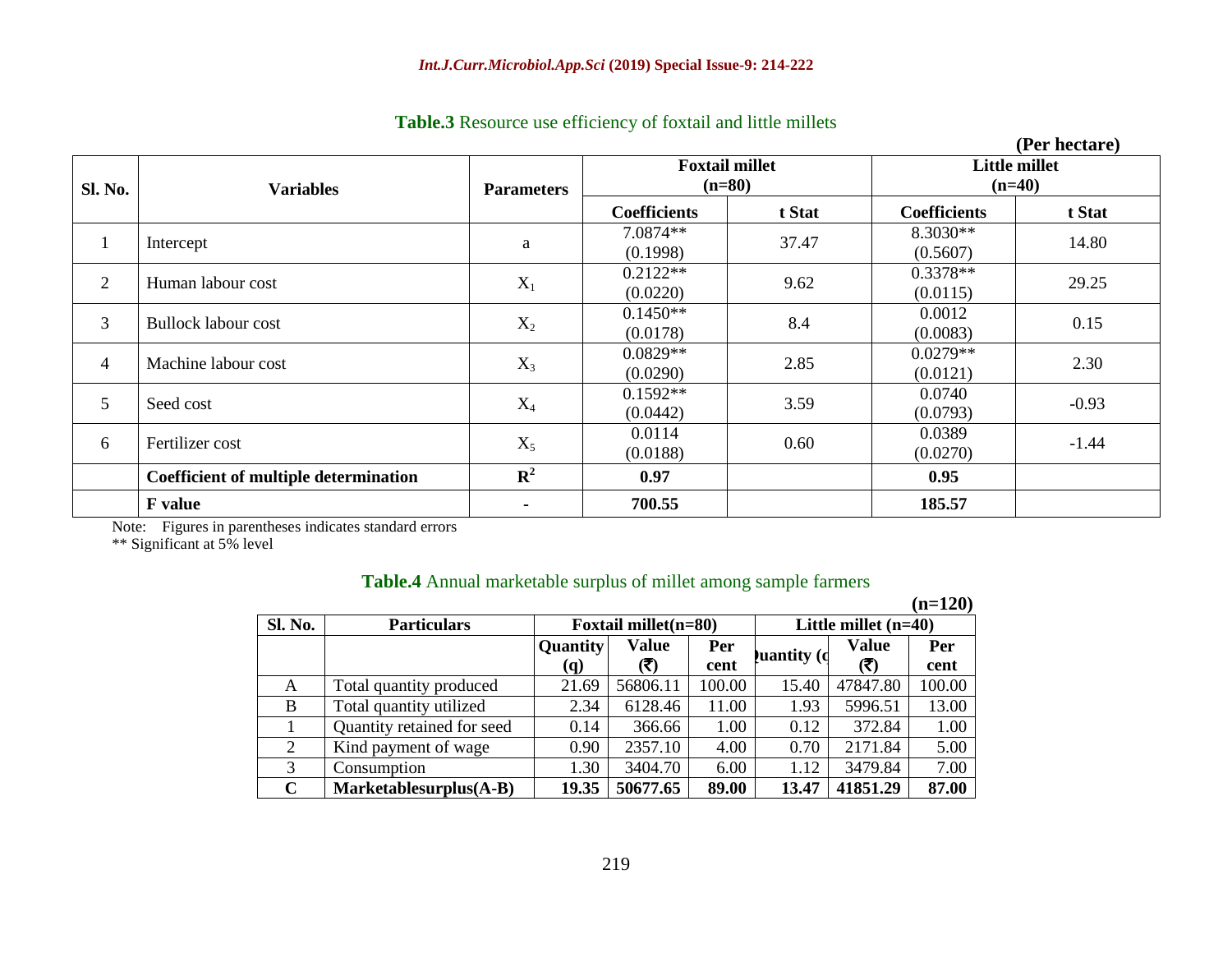

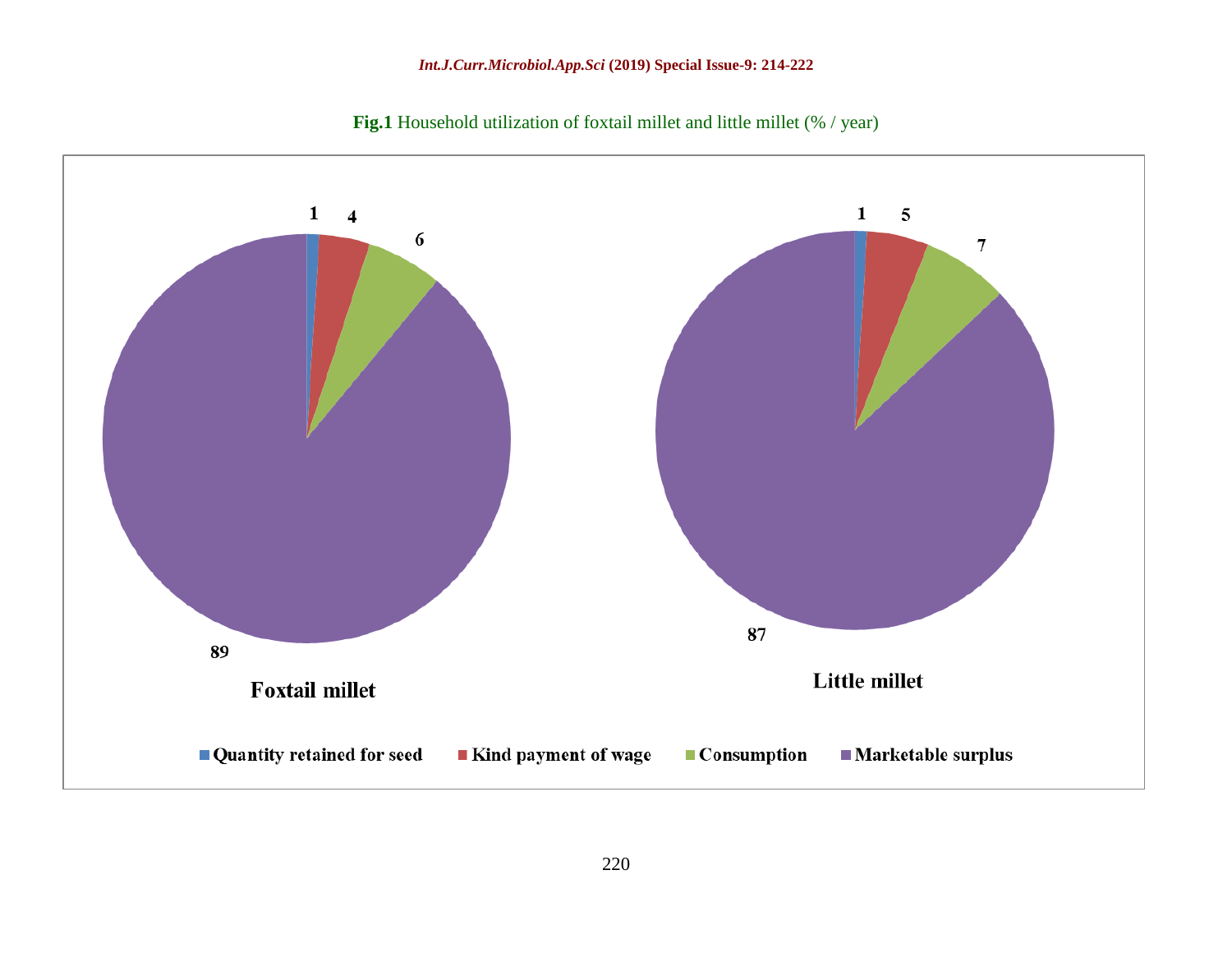It was worth noting that human labour cost, bullock labour cost, Machine labour cost and seed cost, had significantly influenced the output of foxtail millet cultivation. Whereas, machine labour cost and human labour cost have significantly influenced the output of little millet cultivation at 5 per cent level of significance.

The output elasticity of human labour (0.2122), bullock labour (0.1450), machine labour (0.0829) and seed (0.1592) was positively significant in foxtail millet, thus indicated that were underutilized and can increase returns per increment in application of above mentioned resources. Fertilizer cost was non-significant for foxtail millet returns. Similarly, in little millet cultivation, the output elasticity of human labour (0.3378) and machine labour (0.0279) were positively significant in little millet thus indicated underutilization of resources and returns can be increased per increment in application of above mentioned resources. And bullock labour, seed and fertilizers were nonsignificant.

Human labour cost, bullock labour cost, machine labour cost and seed cost in foxtail millet and human labour cost and machine labour cost in little millet were significant and positive thus foxtail and little millet production was highly influenced by these factors respectively. Fertilizer cost is nonsignificant in both the millets and failed to exert any significant influence on millet production.While the results of Naik *et al.,* (2013) showed that land, bullock labour, farmyard manure and seeds were underutilized. On the other hand, labour and fertilizers were over used on little millet farms. Unlike in the case of little millet crop FYM, fertilizers, were underutilized. Bullock labour, seeds were over utilized and human labour failed to exert any significant influence on foxtail millet returns.

## **Marketable surplus among sample millet farmers**

The marketable surplus was estimated and presented in Table 4. The average production of foxtail millet per farm was 21.69 quintals and the total quantity utilized by farmers was 2.34 quintals. Among total quantity retained 14 kg were for seed purpose, 90 kg was utilized for kind payment of wages and about 1.30 quintals was retained for consumption. Thus the total marketable surplus in foxtail millet was 19.35 quintals amounting to`50677.65 constituting 89.00 per cent of total production. While in case of little millet average production per household was 15.40 quintals and total quantity utilized by farmers was 1.93 quintals.12 kg of little millet retained for seed purpose, 70 kg was utilized for kind payment and about 1.12quintals was retained for consumption. Thus the total marketable surplus in little millet was 13.47 quintals amounting `41851.29 constituting 87.00 per cent of total production.

Marketable surplus of foxtail and little millet was found to be around 88 per cent. This was due to lower quantity retained for seed, own consumption and payment of wages in kind for the labourers (Fig. 1). Because these millets cannot be consumed as it is and required processing, and these millets were not the main staple food of the study area and it was consumed along with other cereals like rice and sorghum. These results were contrary with Chakhiyar (2007) where major proportion was utilized by farmer (68.16%) out of total production.

In conclusion, cost of cultivation was less because millets were cultivated in dry land and required minimum inputs like fertilizer and FYM. Accordingly the cost of cultivation was worked out and foxtail and